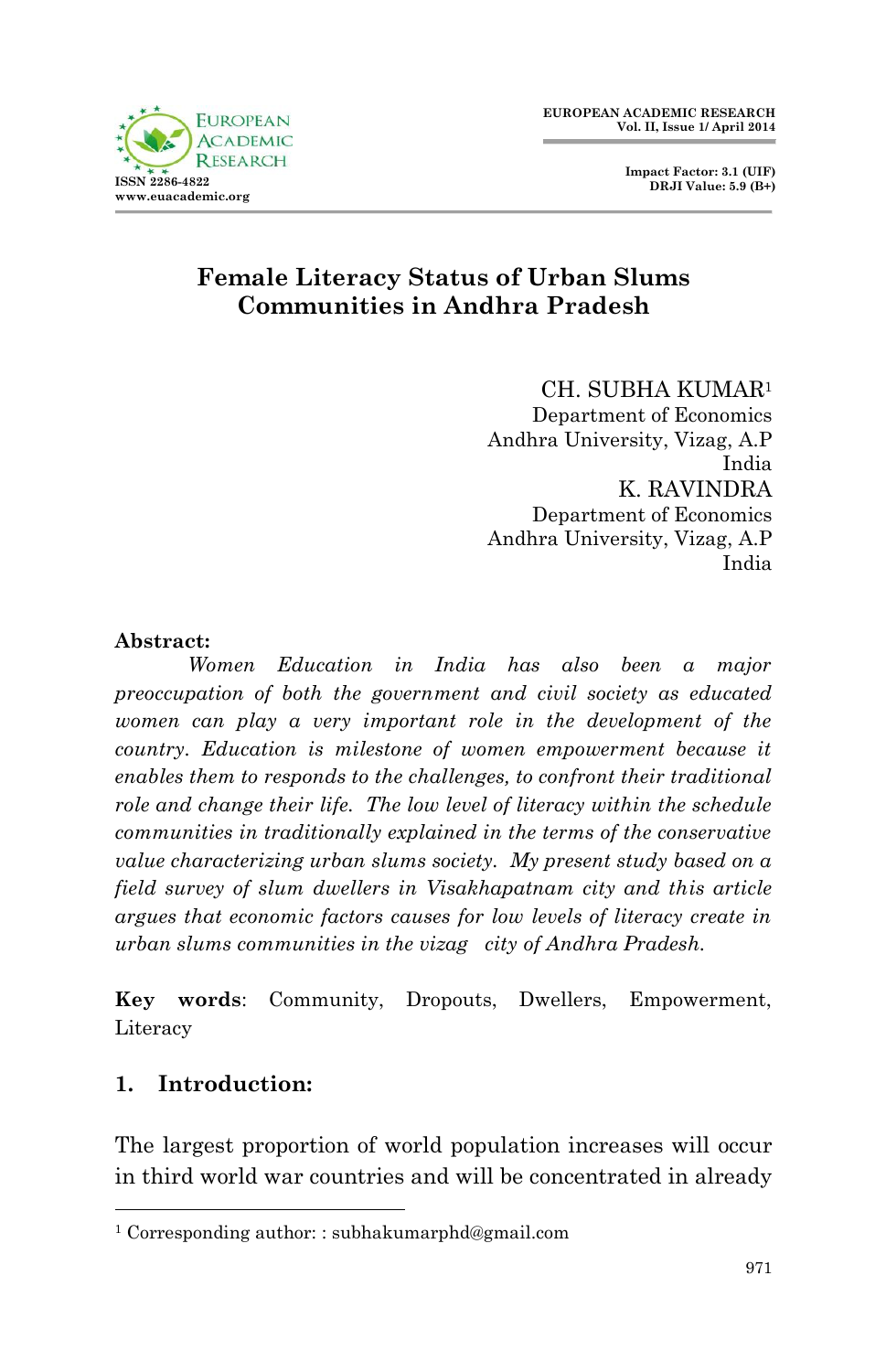overburdened metropolitan areas. In 1980s out of the 5 cities with 5.0 million populations the share for developing countries was only one. In 1984 it was 22 out of 34 and by the year 2025 it would be 50 out of possible 93. Such a rapid growth may also cause breakdown of system and creates chaos. The city of the Calcutta, India along with Mexico and logos is already suffering from sprawling slums, traffic jam and shortage of water, education and schools, health and recreational facilities. Urban demographers predict that by the end of the century half of the world's population will be urban and one-fifths of this population will concentrated in mega cities of population of four millions plus. International migration will play a significant role, and contrary to the traditional model of urban growth, much of it will take places in third world war countries. Irrespective of the present of present levels, experts estimates that by the year 2025 urbanization levels will be 74 percent for developing countries and 77 percent of developed countries.

Another<sup>2</sup> possible reason for the high opportunity cost of education is that children may have to perform household duties. Among such chores are supervising sibling (especially during child- bearing by their mother), helping in cooking, washing clothes and utensils, marketing, etc. In the absence of extended families, it may be not being possible for the mother to perform all these task herself especially if she has to work. In such cases children have to supplement the labour provided by their mother in these tasks. This may prevent them from joining school or attending school on regular basis.

Slums have grown simultaneously with the growth of towns and cities partially in large industrial cities prohibeteration of slums has been taking place whenever the urban resources are stretched by intense population pressure. Industries in all major towns and cities have attracted a sizable

**.** 

<sup>2</sup> Subhadra Banda and Shahana Sheikh. 2014. "Glaring Loopholes. Delhi Government's Guidelines for Rehabilitation/Resettlement of Slum-Dwellers. *Economic and political weekly* XLIX(4).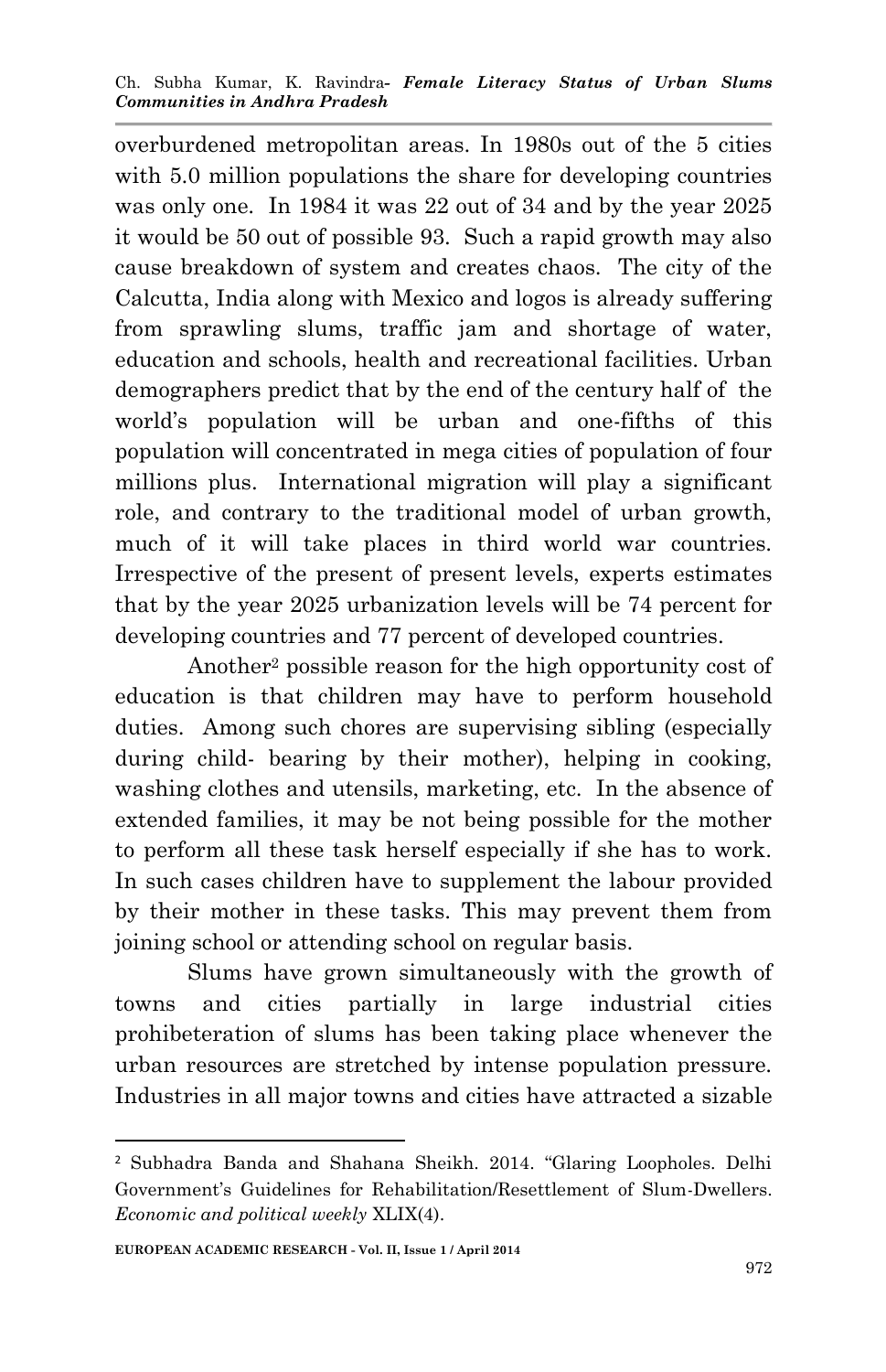number of people from rural areas who were reeling under the pressure of poverty there by leading to proliferation of slums at a faster rate. Such people who came to the cities in search of livelihood settled themselves in vacant places, due to lack of any basic civic amenities and these areas have soon grown into slums where people live under unhygienic and insanitary conditions in India slums population has been growing at an alarming rate it.

Latest National Sample Survey Organization report shows that the number of slum households in urban areas is coming down. 3The survey, conducted between July and December 2012, projected total slum dwellings at 88 lakh, compared to 1.3 crore households in 2011. 88 lakh households live in urban slums Share of states: Maharashtra (38%), Andhra Pradesh (18%) Andhra Pradesh has the highest number of slum households in terms of percentage, with 35.7% of its urban population living in slums, while Kerala has the lowest with only 1.5%. According to the data, Visakhapatnam, Jabalpur, Mumbai, Vijayawada and Meerut have more than 40% slum households. The census describes slums as "residential areas where dwellings are unfit for human habitation by reasons of dilapidation, overcrowding, faulty arrangements and design of such buildings, narrowness or faulty arrangement of street, lack of ventilation, light, or sanitation facilities or any combination of these factors which are detrimental to the poverty and literacy rate in female schedule caste in Andhra Pradesh.

#### **1.1 Scope of the study:**

1

Greater Visakhapatnam Municipal Corporation is characterized by a very significant presence of the urban poor, with a growing poverty profile. Slum settlements have multiplied over decades and the living conditions of the poor

<sup>3</sup> NNS Report. 2012. December, 69thRound. "Key Indicators of Urban Slums in India."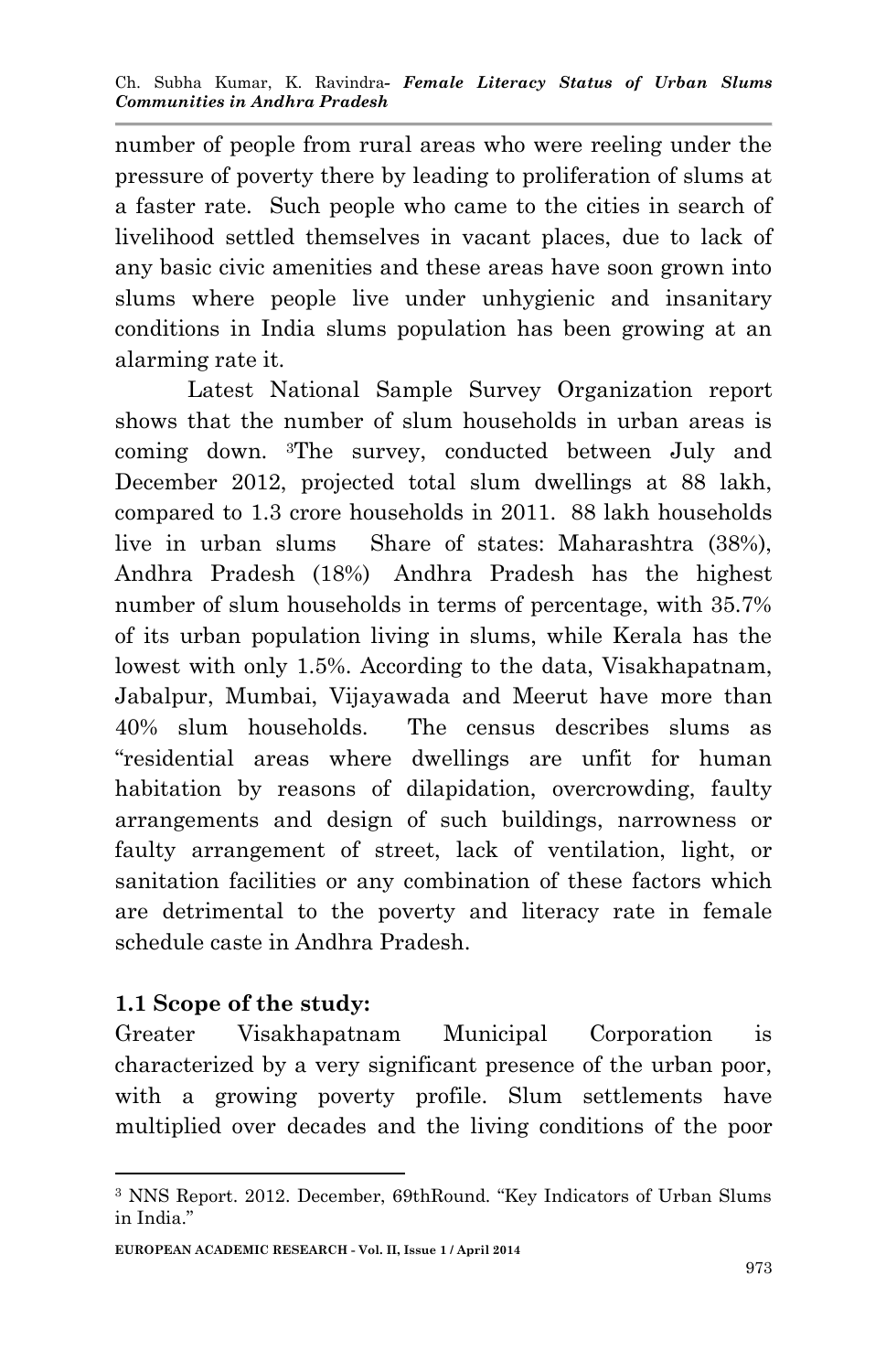have not improved. Environmental decline, vehicular pollution, inadequate basic services and infrastructure in the poor settlements hit the poor hardest. Slums are scattered across the city and surrounding areas, with high population densities and the number of people inhabiting them estimated to be around 342658. It is estimated that more than half of these slums are on GVMC and Govt lands, and the rest on lands belonging to various public entities. Poverty has a visible gender dimension too. The incidence of poverty among women is higher and female-headed households constitute the poorest of poor. The poor, not only habitat in slums of GVMC area but are spread in squatter and informal settlements in small groups deprived of basic services. This makes them more vulnerable to vagaries of nature and threat of eviction. At present there are 472 slums and the slum population is over 6 lakhs. A major problem is the incorporation of 32 villages around Visakhapatnam in the GVMC. Almost all these villages are inhabited by poor and the infrastructure is very low. These areas should be taken as 'poor areas' and special programmes need to be initiated to develop them on par with the city.

# **2. Major Objectives of The Study:**

- 1. Trace out the economic condition of scheduled caste communities
- 2. Relation between educational and Infrastructural facilities in slums
- 3. Trace out the educational status of selective slums
- 4. Policies and suggestions.

# **3. Description of the study area:**

#### **3.1 Demography**:

Visakhapatnam has experienced high growth in population and the same trend is expected to continue over the next two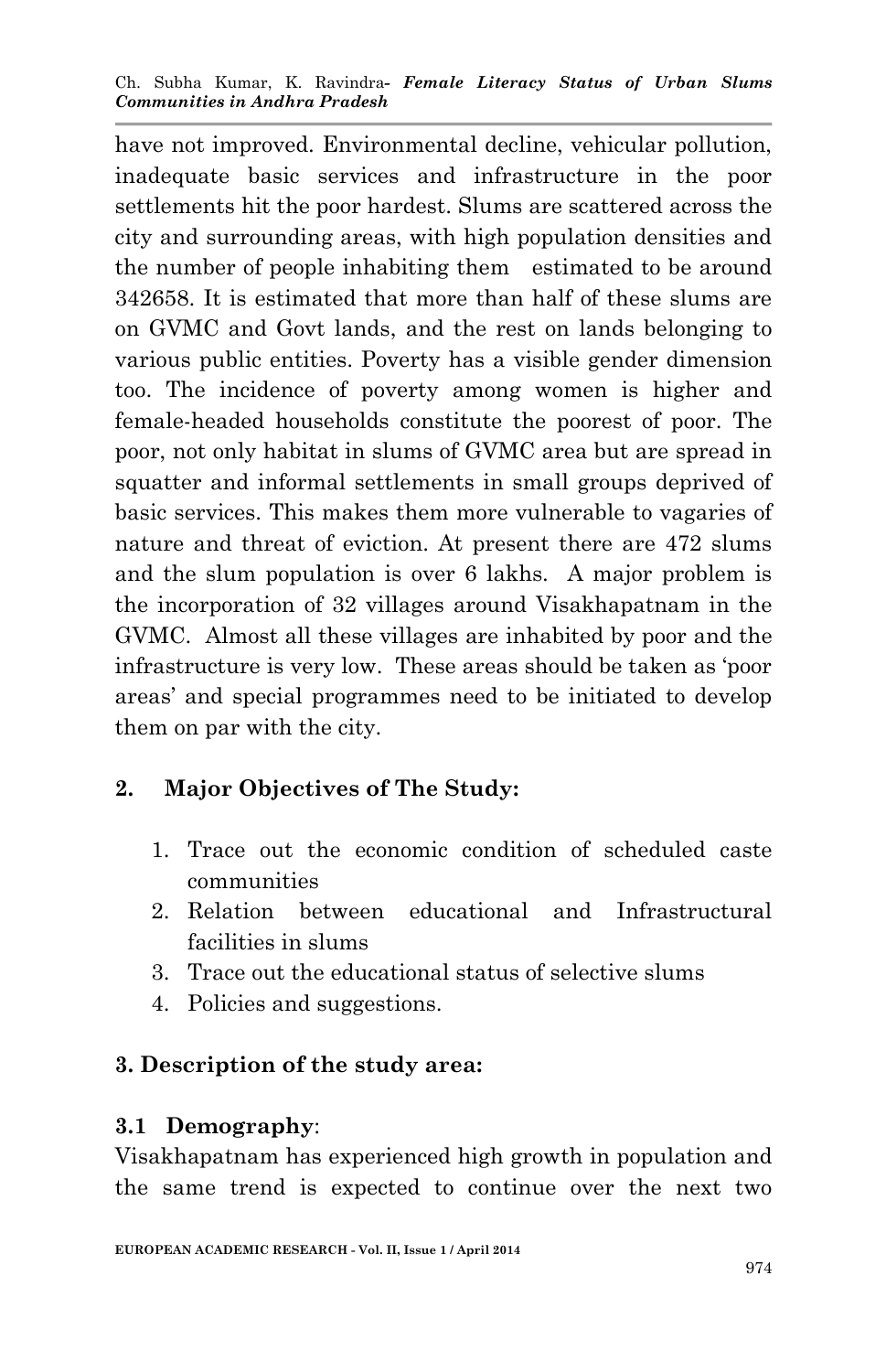decades. It is projected that by 2021 Visakhapatnam would emerge as one of the major cities in the country. Most of this growth would take place in Greater Visakhapatnam area away from the city core. However, this has serious implications for service delivery both for city core as well as peripheral areas since the traffic and population flows occur between them. This calls for integrated planning of Greater Visakhapatnam with a focus on equitable provision of services to all the areas and all the sections of the population.

### **3.2 Literacy:**

Population of Visakhapatnam in 2011 is 1,730,320; of which male and female are 875,199 and 855,121 respectively. Although Visakhapatnam city has population of 1,730,320; its urban / metropolitan population is 0 of which 0 are males and 0 are females. Male literacy in the agglomeration is approximately 83.46%, while female literacy is considerably lower at 69.59%.

In education section, total literates in Visakhapatnam city are 1,298,896 of which 698,959 are males while 599,937 are females. Average literacy rate of Visakhapatnam city is 82.66 percent of which male and female literacy was 88.02 and 77.18 percent. Total children (0-6) in Visakhapatnam city are 158,924 as per figure from Census India report on 2011. There were 81,119 boys while 77,805 are girls. The child forms 9.18 % of total population of Visakhapatnam City.

#### **3.3 Communities:**

Slum population in GVMC is heterogeneous in character - with Hindus, Muslims and Christians having migrated from different neighbouring villages, Languages predominantly spoken in slums in Greater Visakhapatnam Municipal Corporation are Telugu and Oriya,.

# **3.4 Land Holdings:**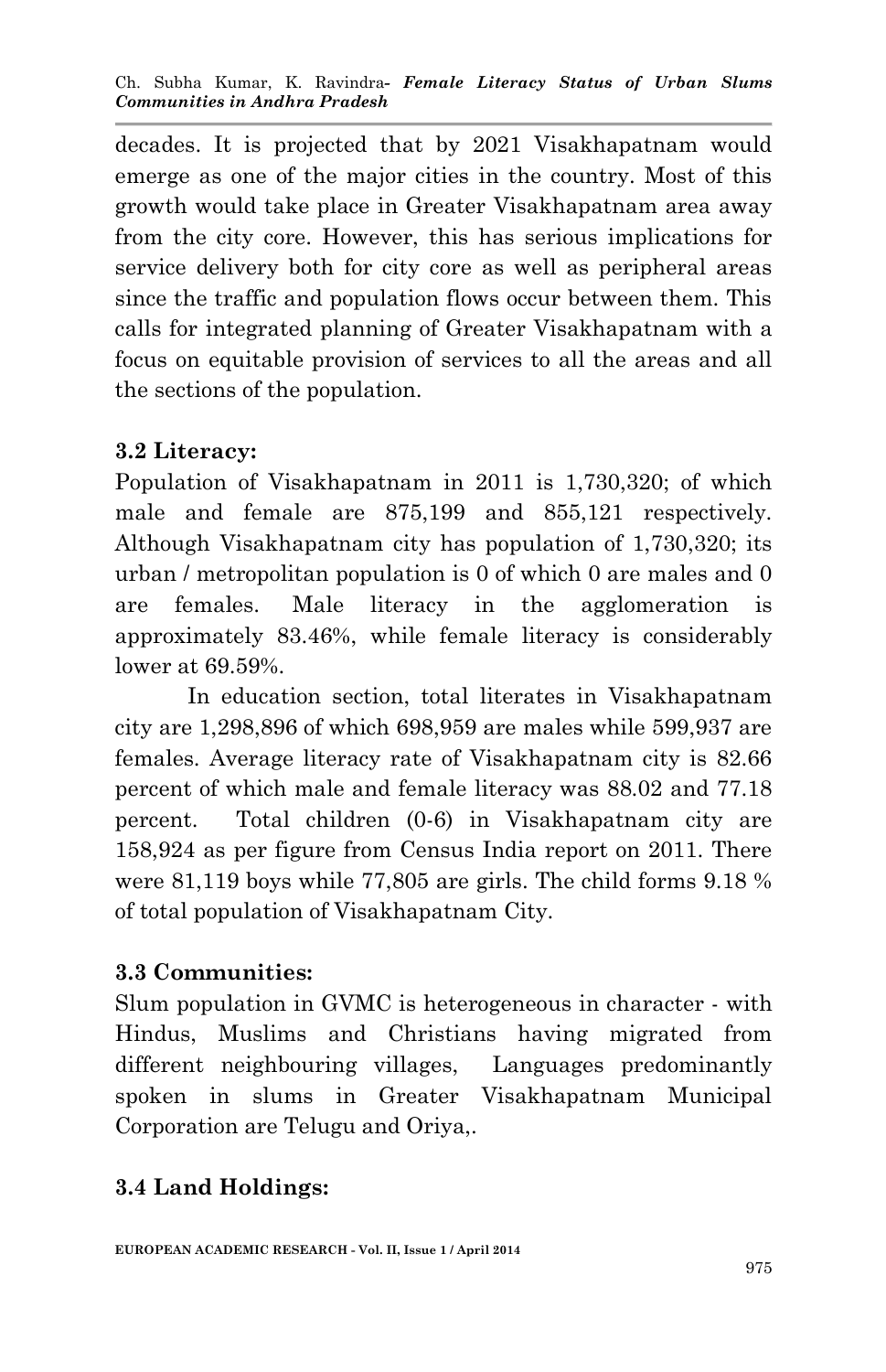Slums in GVMC are located on GVMC, Govt lands, Railway, Port, Endowment, Wakf and private lands as given in figure 5.1. Government of Andhra Pradesh classified all the slums on government land into objectionable and unobjectionable. Categorisation as "objectionable" was based on location and land use - location on riverbeds, low lying areas, drains, road margins, etc. In case of surrounding areas, they were the small and scattered villages inhabited by the poor; particularly the labour from the industrial areas. They suffer from worse deprivations in terms of physical and social amenities as well as sustainable livelihoods.

#### **Table -1 particular of selective slums:**

Table 1 shows the total number of population and total major percentage of population living in this three slums and shows the literacy status of the particular slums.

| of<br>Name  | Type of  | Land owned | Total no of | Total | Ward | Total | Litracy |
|-------------|----------|------------|-------------|-------|------|-------|---------|
|             |          |            |             |       |      |       |         |
| the Slum    | the      | by         | population  | house |      | no of | rate in |
|             | slum     |            |             | holds |      | SCs   | SCs     |
|             |          |            |             |       |      | pop   | $\%$    |
| Ambetker    | Notified | State      | 320         | 71    |      | 247   | 2%      |
| new colony  |          | Government |             |       |      |       |         |
| Pedagadhili | Non-     | State      | 1350        | 300   | 3    | 800   | 5%      |
| s.c colony  | Notified | Government |             |       |      |       |         |
| Arava Mala  | Notified | Private    | 862         | 113   | 18   | 509   | 3%      |
| peta        |          |            |             |       |      |       |         |

Source: Greater Visakha Municipal Corporation UCD section primary data information.

Ambetker new colony, Pedagadhili s.c colony and Arava Mala peta. For general study of the social structure.

#### **4. Methodology**

In this paper we collect the data from both primary and secondary also we used for the secondary data collect the reviews and journals. For primary data we used general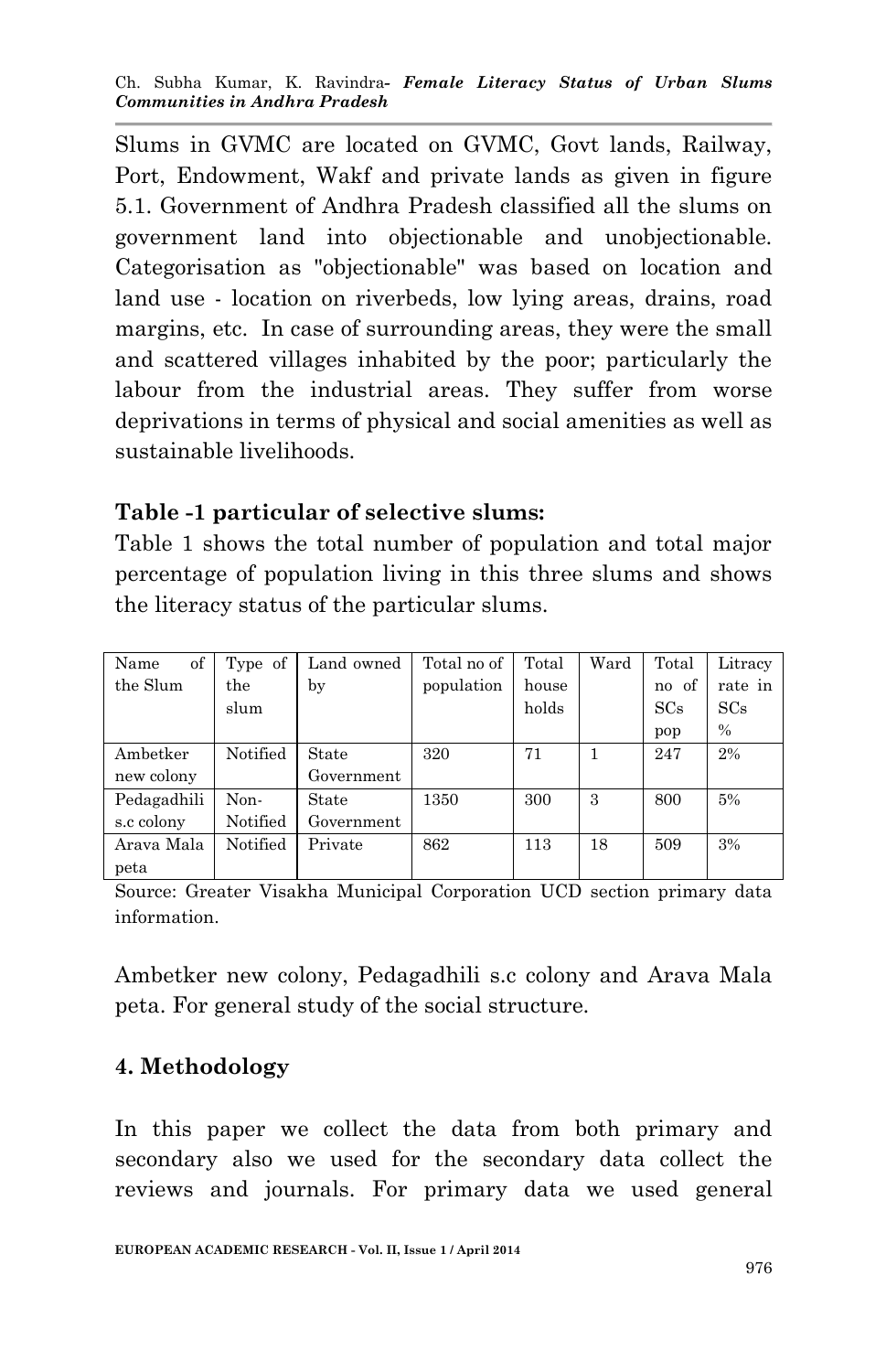quistinare and group discussions with selective slums peoples survey collect from three selective slums with purposive sampling technique primary data from the head of the households Total 75 households has been selected form different slums 25 each from near educational institute located area slum , industrial area slum and commercial area slums. In this study we analyze the data with table and present scenario of scheduled caste female literacy levels in Visakhapatnam slums.

#### **5. Reviews**

**.** 

History of Women Education in India although in the Vedic period 4women had access to education in India, they had gradually lost this right. However, in the British period there was revival of interest in women's education in India. During this period, various socio religious movements led by eminent persons like Raja Ram Mohan Roy, Iswar Chandra Vidyasagar emphasized on women's education in India. Mahatma Jyotiba Phule, Periyar and Baba Saheb Ambedkar were leaders of the lower castes in India who took various initiatives to make education available to the women of India. However women's education got a fillip after the country got independence in 1947 and the government has taken various measures to provide education to all Indian women. As a result women's literacy rate has grown over the three decades and the growth of female literacy has in fact been higher than that of male literacy rate. While in 1971 only 22% of Indian women were literate, by the end of 2001 54.16% female were literate. The growth of female literacy rate is 14.87% as compared to 11.72 % of that of male literacy.

National Sample Survey data to examine the wage gap

<sup>4</sup> M. Suguna. 2011. "Education and women empowerment in India." *International Journal of Multidisciplinary Research* 1(8): 198.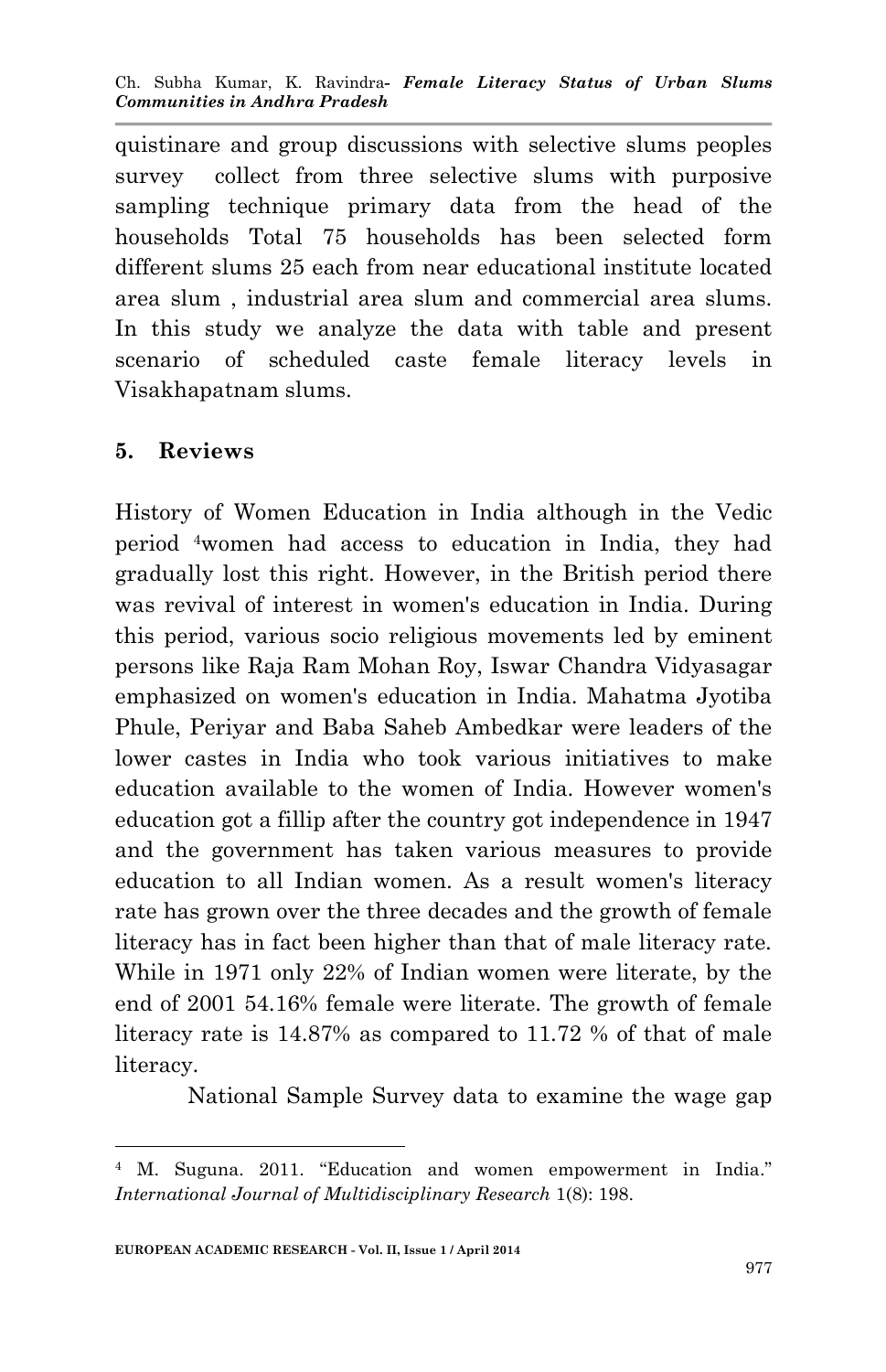between higher castes and the 5scheduled castes/tribes in the regular salaried urban labour market. The main conclusions we draw are (a) discrimination causes 15 per cent lower wages for SC/STs as compared to equally qualified others; (b) SC/ST workers are discriminated against both in the public and private sectors, but the discrimination effect is much larger in the private sector; (c) discrimination accounts for a large part of the gross earnings difference between the two social groups in the regular salaried urban labour market, with occupational discrimination - unequal access to jobs - being considerably more important than wage discrimination - unequal pay in the same job; and (d) the endowment difference is larger than the discrimination component.

Vani K Boorooah The root of the problem of poor 6Dalit achievement in India lies in the many dysfunctional primary and secondary schools in the villages and towns. Affirmative action policies, which are implemented to boost a deprived group's employment rate, suffer from several defects; in particular, they have only a small effect when the group's educational base is low. Social exclusion robs people of their "confidence" and this loss adversely affects their capacity to function.

Gender 7disparities in education persist with far more girls than boys failing to complete primary school. The national literacy rate of girls over seven years is 54% against 75% for boys. In the Northern Hindi-speaking states of India, girls' literacy rates are particularly low, ranging between 33 –50%. While the enrolment rate is high in urban areas, it is conspicuously low in rural areas and amongst the slum and

1

**<sup>5</sup>** Paul Attewell and S Madheswaran. 2007. "Caste Discrimination in the Indian Urban Labour Market: Evidence from the National Sample Survey." *EPW* XLII(41).

<sup>6</sup> Vani K Boorooah. 2010. "Social Exclusion and Jobs Reservation in India." *EPW* XLV(52).

<sup>7</sup> Jyotsana Shukla. 2011. *Social determinants of urban Indian women' health status.* Ph.D. thesis. Amity University, India.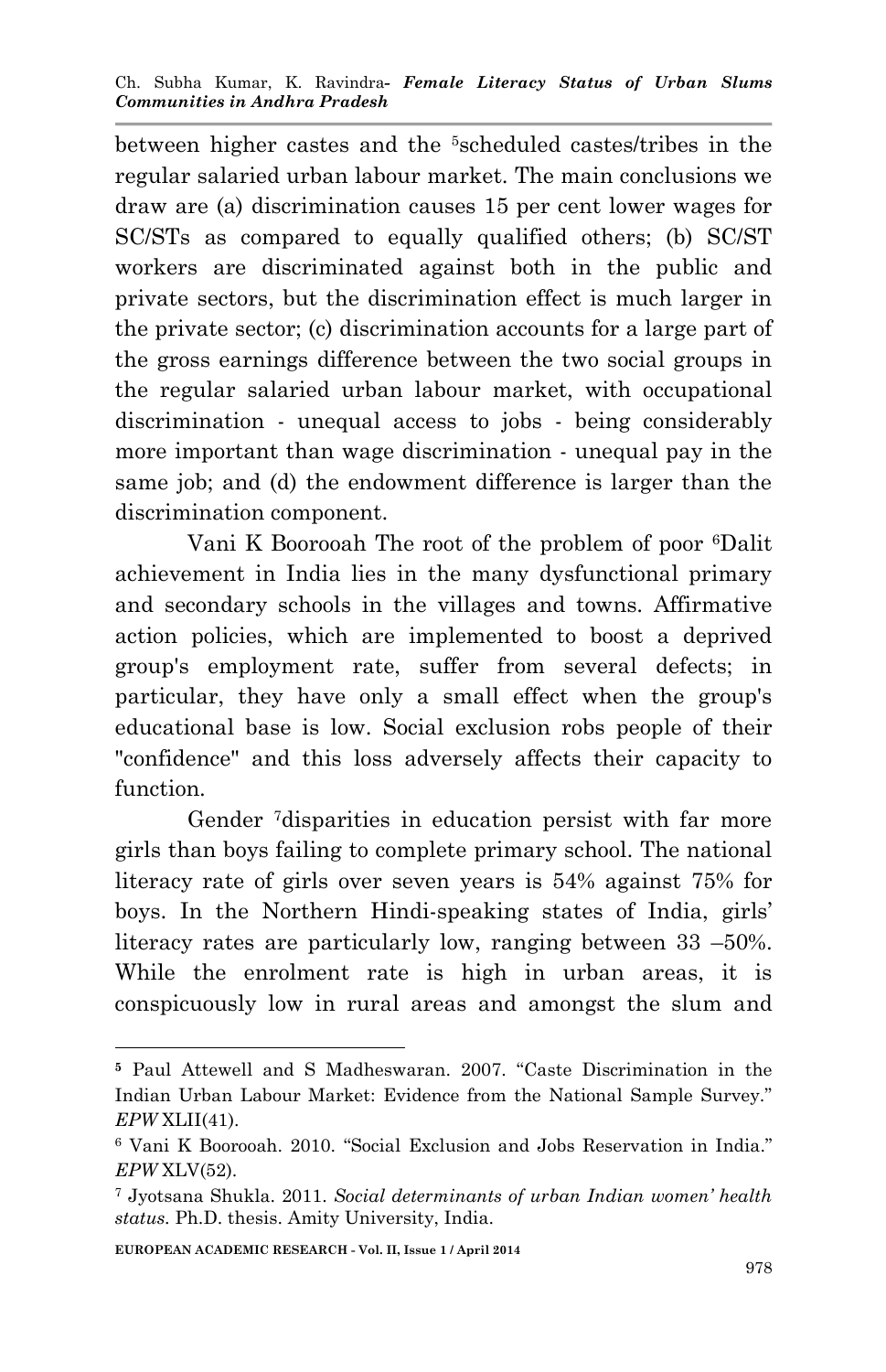minority communities. The disparity is also regional with a higher literacy rate across the Southern and North-Eastern states, but very low in some of the most densely populated northern states. In Uttar Pradesh, the most populated state in India with a population of 172 million (larger than Brazil, which ranks the fourth most populated country in the world), on average, only one out of four girls is enrolled in the upper primary school. Amongst the marginalized communities in the state of Bihar, the situation is far worse where only one out of every six girls is literate. The national average shows that there are twice as many illiterate women as there are men (UNICEF, 2007).

The historical socio-economic and political conditions of Saudi Arabia are an essential aspect of understanding a woman's position in Saudi society. The persistence of women's <sup>8</sup>exclusion from public life in contemporary Saudi Arabia is one of the most heated debates not only among Muslims but also worldwide, as Saudi society comes under more and more scrutiny internationally. In 1980, there were more female graduates in the humanities than male. University women could study most of the same subjects as their male counterparts except those, which might lead to their mixing with men. This paper explores some of the restraints and Achievements of women.

# **6. Findings of the Study:**

Studies of inequalities in educational opportunity between different socio-economic classes emerged as an important research issues. Alternative explanations were offered to explain socio-cultural differences in educational choices. Such explanations have been categorized. These explanations suggest two alternative hypotheses to explain the educational

<sup>1</sup> <sup>8</sup>Amani Hamdan. 2005. "Women and education in Saudi Arabia: Challenges and achievements." *International Education Journal* 6(1): 42-64.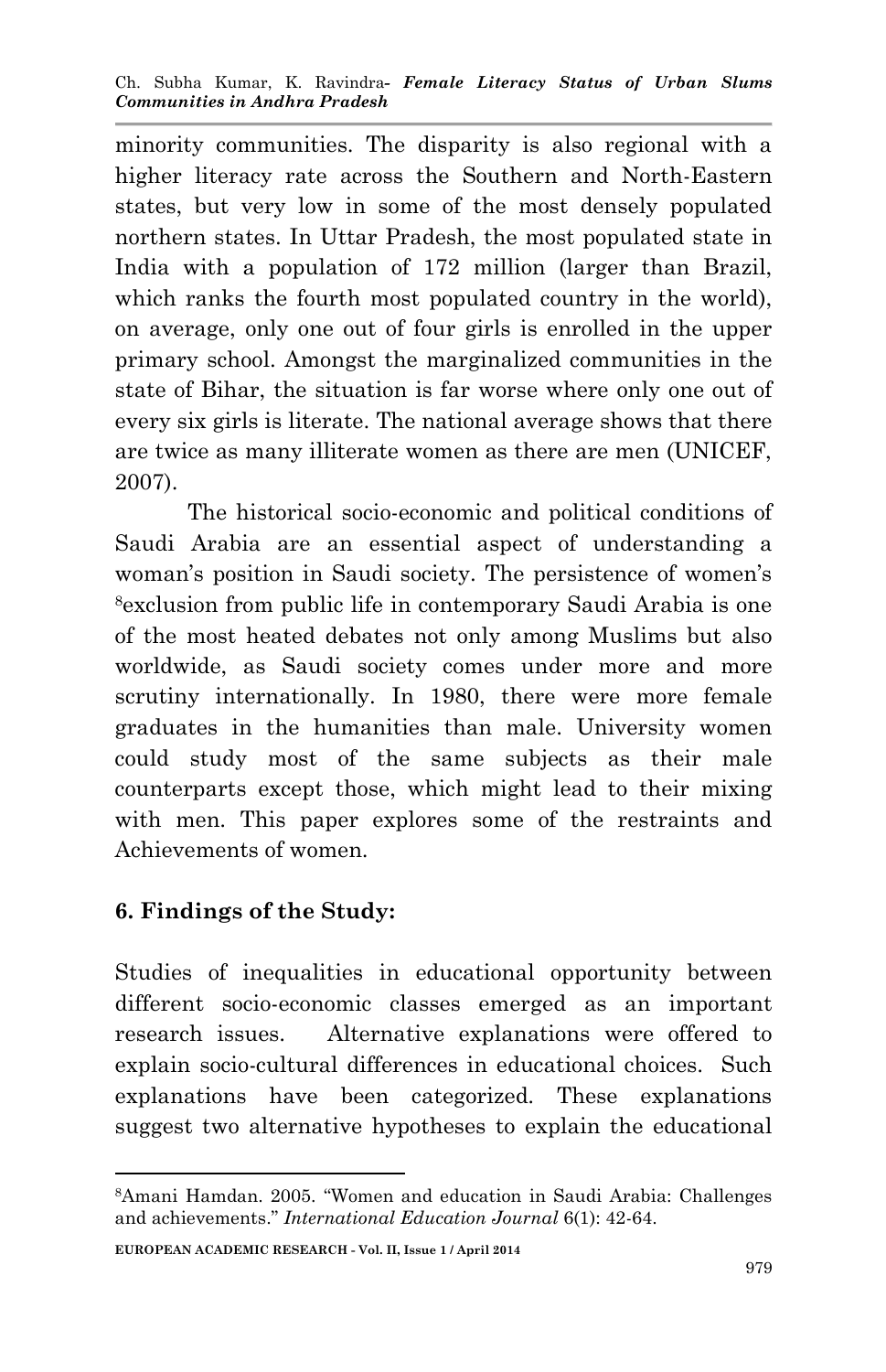backwardness of sc communities.

- (a) Different social classes have different value systems that influence their attitude towards the benefits of education
- (b) The social position theory was developed in reaction to the value theory. This theory argues that members of different social classes have to travel different social Distances to attain the same educational level. This explanation focuses on the different costs and benefits of education faced by different social classes.
- (c) In addition to the different cost-benefit ratio of education. The social backgrounds of the families generate varied differences in social opportunities. Children of a particular social class may have to learn values and skills inconsistent with their family backgrounds.

### **7. Conclusion:**

- The numbers reflect both India's rapid urbanization as well as the movement of people to cities in search of better livelihoods a migration that doesn't always work to the advantage of city planners who can't build infrastructure fast enough to meet the demands of a rising population or the migrants themselves, many of whom end up living in shanty towns.
- The common explanation offered for the low educational attainment of scheduled cast is in terms of the value system characterizing scheduled cast society. The conservative attitude of scheduled caste parents.
- Prevalence of early marriage, reluctance to send daughters to school and a preference for religious education leading to dependence on scheduled cast communities have been identified as important factors in this context. In addition, the focus on educating daughters to become good mothers and husbands, their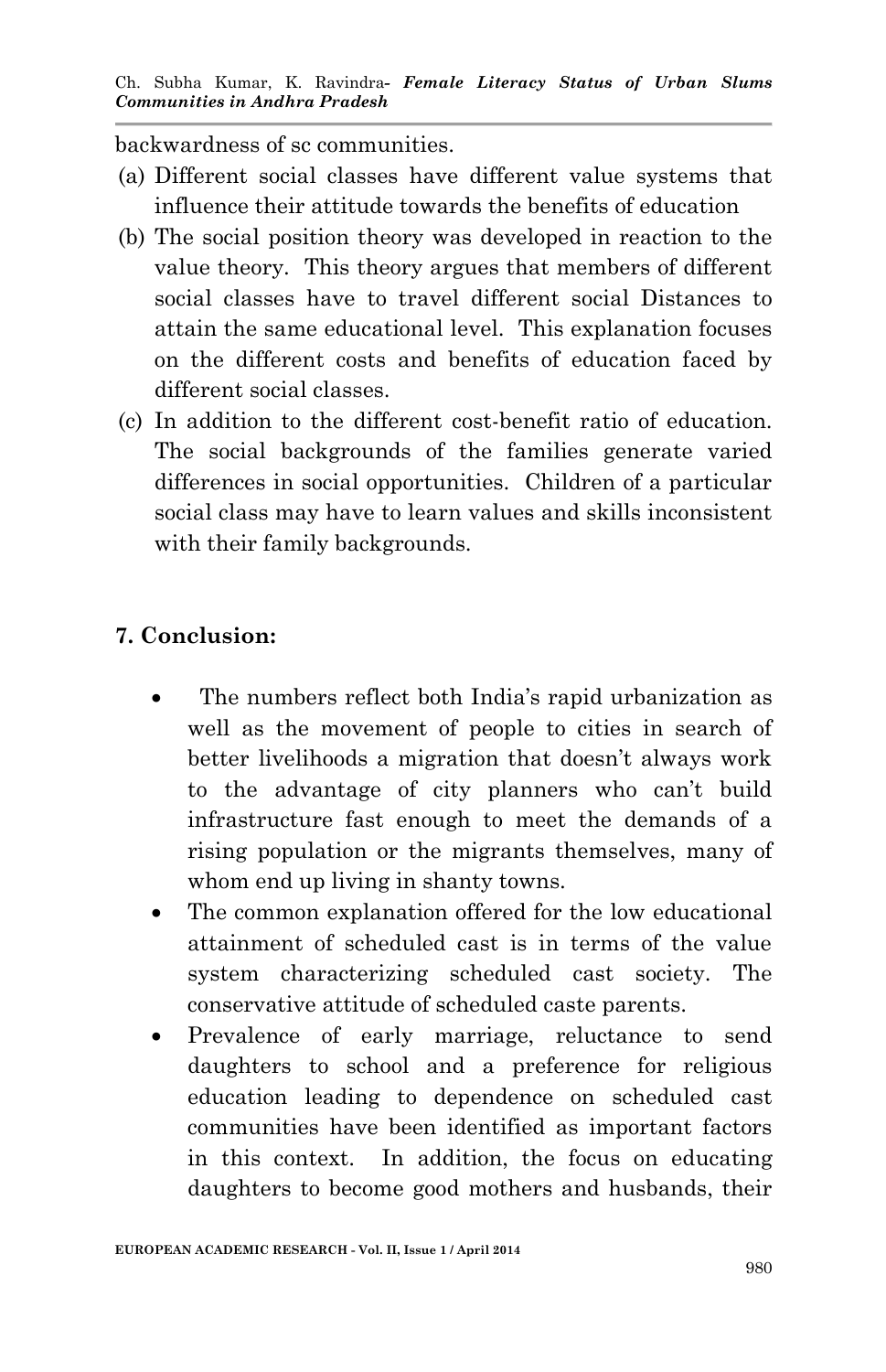segregation from boys after puberty, early marriage, costs of dowry, and realization that benefits from education will accrue, and to the matrimonial home creates a gender bias.

 Economic growth needs to be followed with progress on family health and female education, to achieve the millennium development goals (MDGs) by 2015. In order to ensure that public money is spent properly, civil society groups and local communities will be required to play a larger and a more meaningful role. The following are some policy suggestions to improve the female literacy status of urban slums.

#### **BIBLIOGRAPHY:**

- Chugh, Sunita. 2011. "Dropout in Secondary Education: A Study of Children Living in Slums of Delhi." National University of Educational Planning and Administration, 17-B, Sri Aurobindo Marg, New Delhi-110016 (INDIA).
- "Education and Poverty: June 1997, A Gender Analysis." Report prepared for the Gender Equality Unit, Swedish International Development Cooperation Agency (Sida), BRIDGE, (Development - Gender) Institute of Development Studies University of Sussex Brighton BN1 9RE, UK.
- Mathur, Om Prakash. "Slum-Free Cities, national urban poverty reduction strategy, 2010-2020."
- Ministry of Housing & Urban Poverty, Alleviation, Scheme & Programmes for the Poor. 2012.
- Sirohi, Rahul Abhijit. 2008. *Gender Discrimination in India*. Department of economics, Ca'foscari University of Venice. Online published thesis.
- "State Slum Policy (Post Regional Consultations)." July 2010. Urban Development and Housing Department,